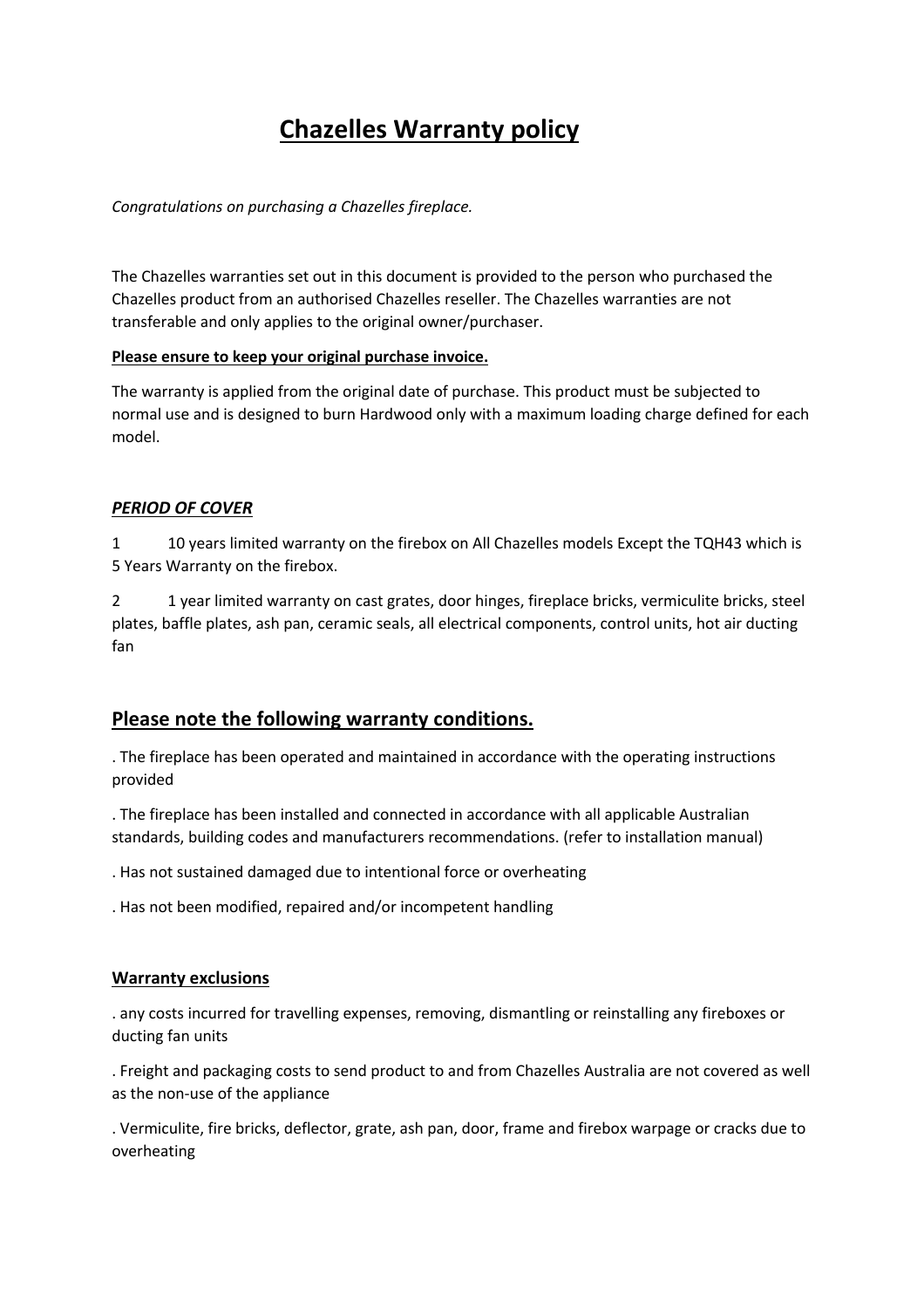. glass breakage

. rust evident due to green firewood/high moisture content timber used (green firewood will result in excess rust build due to moisture and acid attacking the metal, especially when the air vents are continually shut)

. any damaged caused by overcharging, air supply altered or not recommended fuel types are used

. product purchased from an unauthorised Chazelles reseller, including online trading companies or individuals

. Any damage that has occurred due to an incorrect installation

. failure and damage due to fair wear and tear incurred on the product during the course of normal use

For the purpose of the 10 years limited warranty, fair wear and tear is defined as degradation consistent with that expected for a product of its age, when used in a regular manner and in the normal application the product was designed for.

The product must be subjected to normal use. The product is designed to burn HARDWOOD ONLY with a maximum load charge defined for each model.

Warranty will be voided if defect occurs due to operation under extreme conditions, incorrect usage or incorrect installation causing damage.

## **In order to maintain your warranty, please avoid overcharging your fireplace which will produce excessive temperatures and result in damage. This can be identified by**

- . firebox distortion/cracks
- . fireplace door damage
- . buckling/distortion of grille, safety bars, baffle, grate or ash pan
- . change of colour of the heating surface
- . discolouration of the door glass

Only spare parts approved by Chazelles Australia may be used.